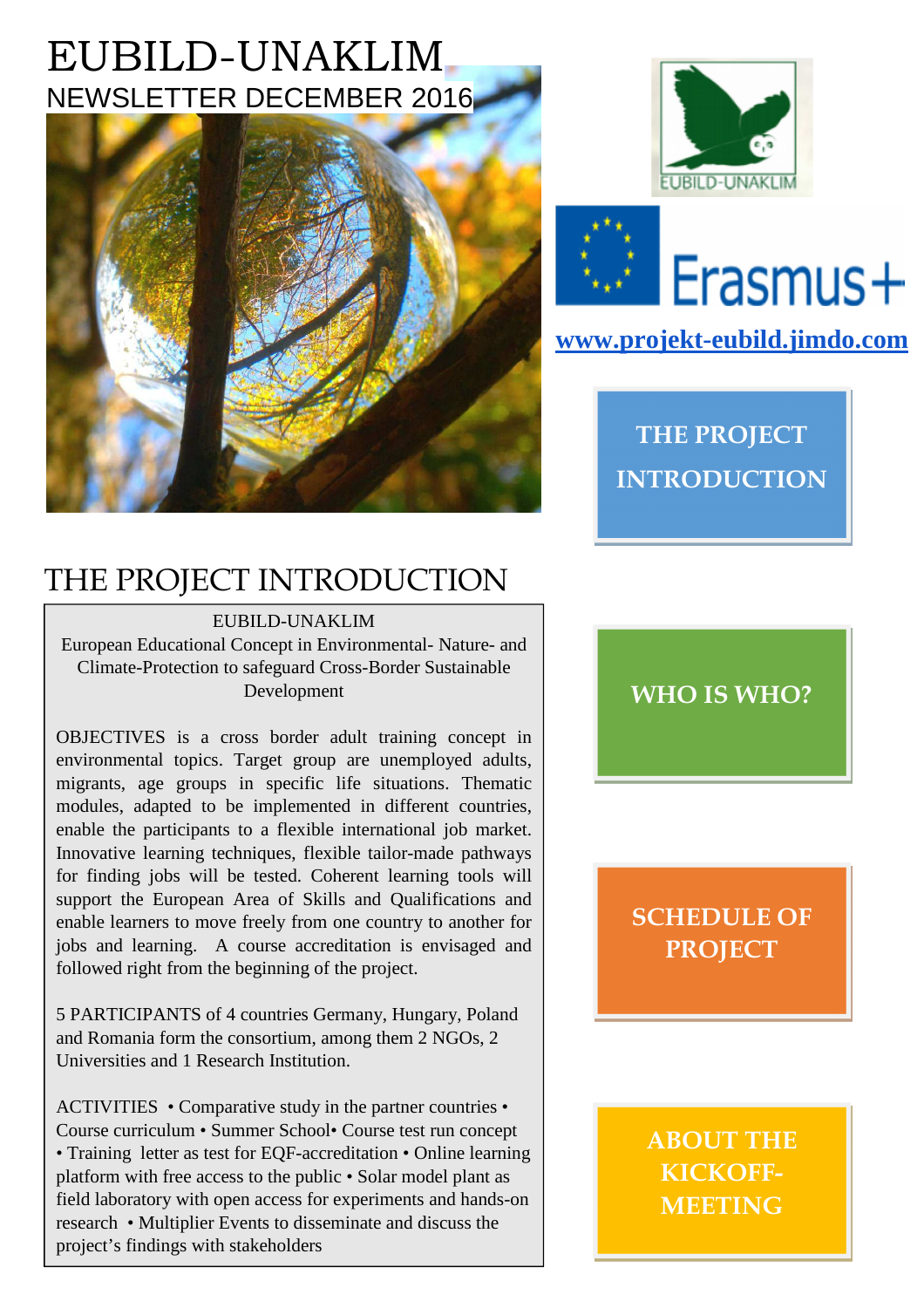## WHO IS WHO?



### ABOUT THE KICKOFF-MEETING



Business and Stakeholder Brunch

8.11.2016 - Berlin

#### **Kickoff-Meeting for ERASMUS PLUS EUBILD UNAKLIM 7./8.11.2016**

The Kickoff-Meeting was organized by UBB and SRH Campus in Berlin where were presented the main tasks and activities in the project. The documents annexed to Grant agreement and consortium agreement and the accompanying documents given by NABIBB were given and presented with their corner tasks.

#### **Business and Stakeholder Brunch for ERASMUS + Strategic Partnership 8.11.2016**

A first step has been done by inviting Stakeholders to our public part of the Kickoff Meeting at 8.11. 2016 at a Business Lunch: Many people attended, they were very interested a lively discussion started after the presentations. This will be the core group of our stakeholder group, interested in the newsletter, the website, the deliveries and in the general project forthcoming.It was discussed on which platforms, databases, Websites, Clusters of our partners, the ERASMUS webpage and in other channels our project could be disseminated.